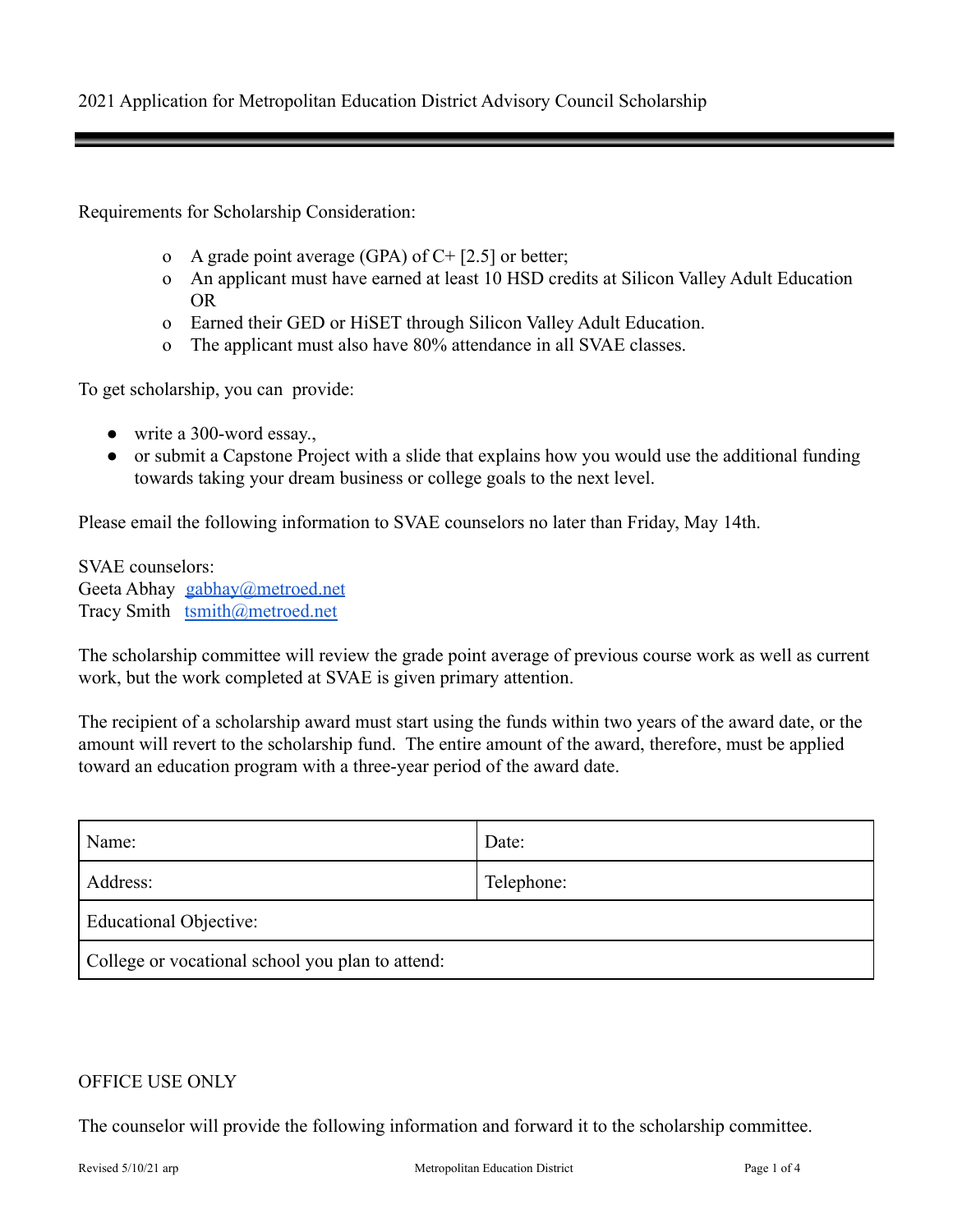- 1. Grade point average of course work taken elsewhere:  $(A = 4, B = 3, C = 2, D = 1)$
- 2. Grade point average of course work taken at SVAE:
- 3. Total credits earned at SVAE:

SIGNATURE OF PRINCIPAL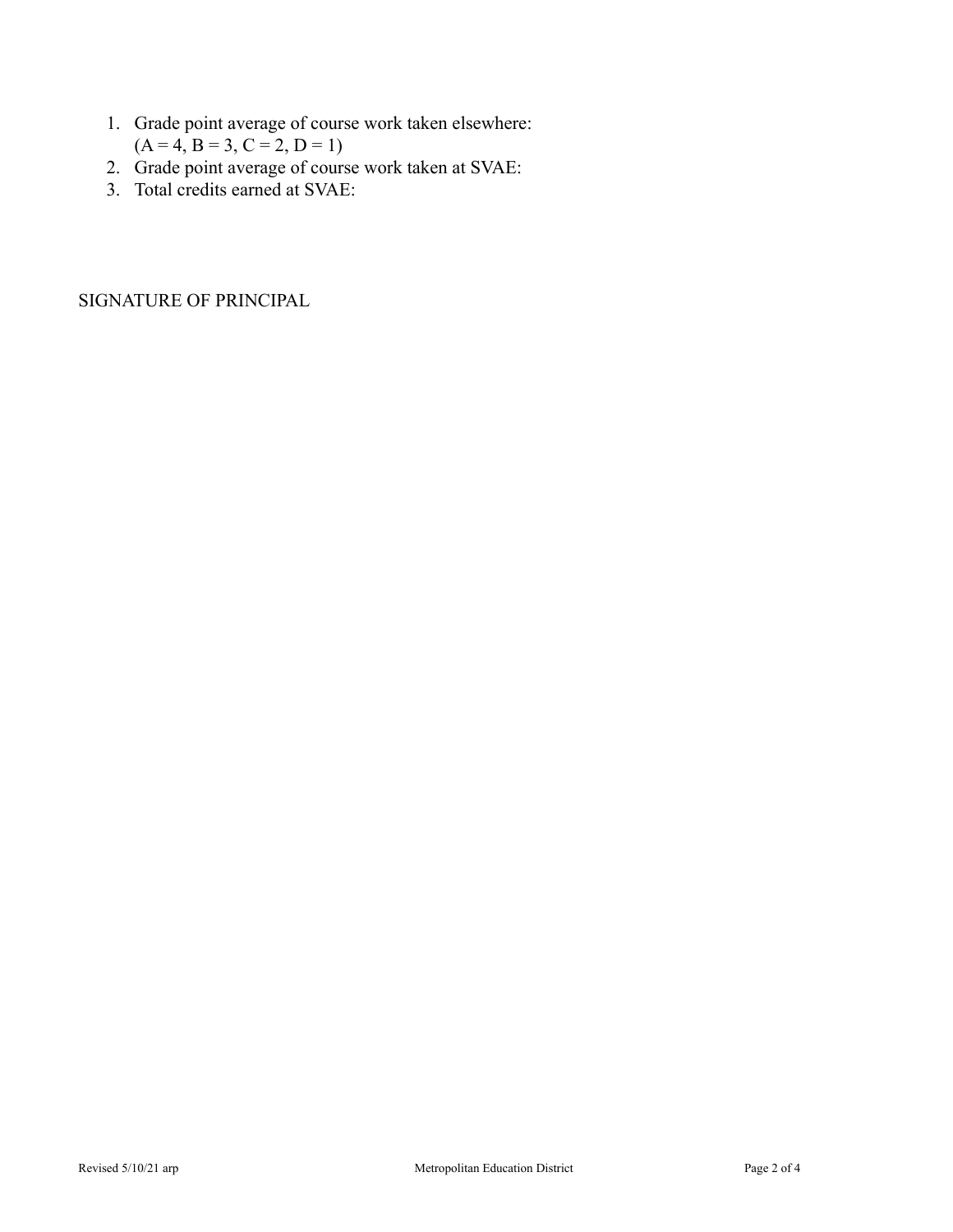Silicon Valley Adult Education

## Scholarship Essay

Write a 300-word essay explaining how the scholarship will assist you with your next educational goal. Please include in your essay your goal, your plans for achieving your goal, your qualifications, experience, and financial needs. Please make sure that you have well-developed paragraphs. Please use complete sentences, and have no misspelled words. Your teacher or counselor may be of some assistance.